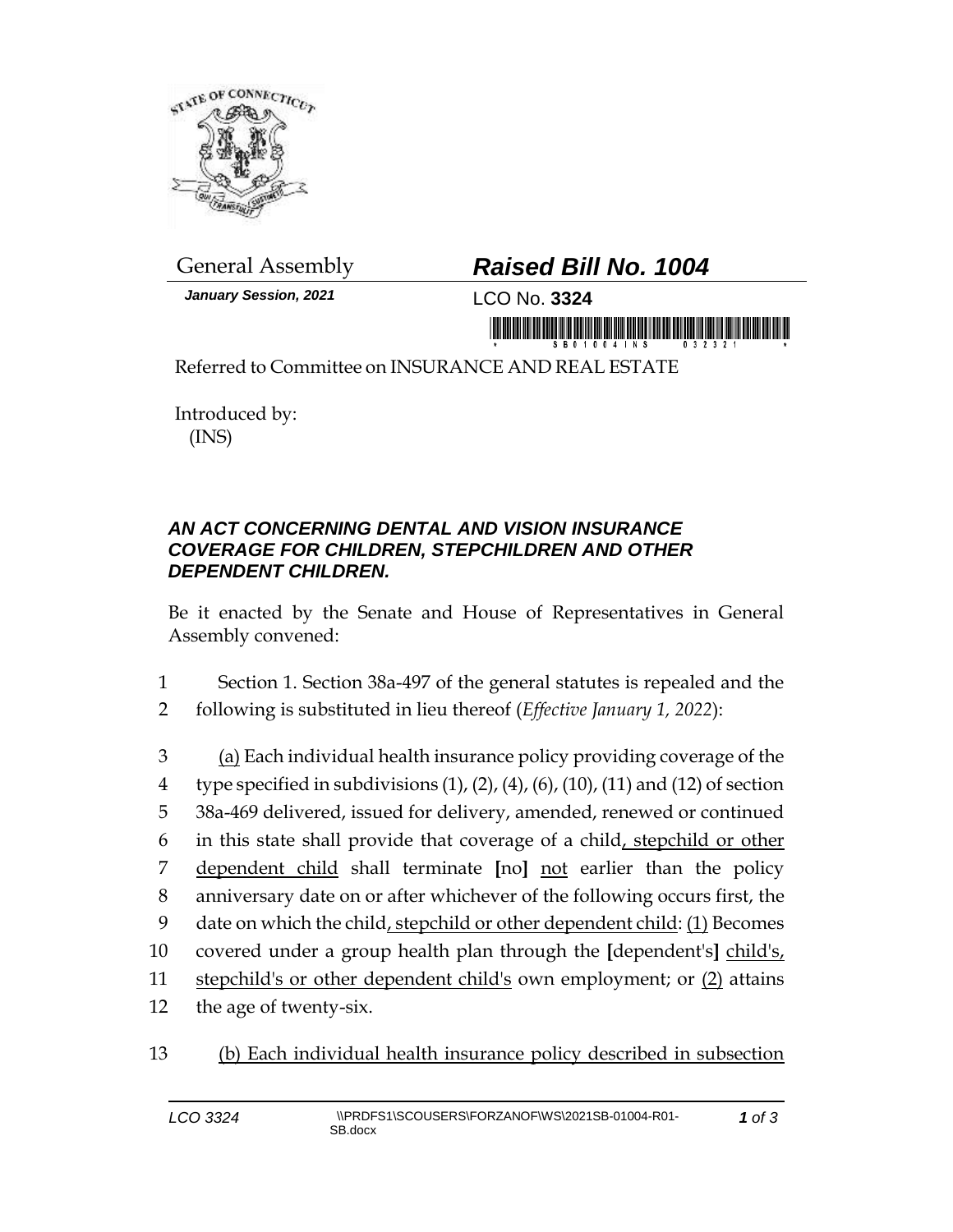| 14 | (a) of this section, and each individual health insurance policy providing        |  |  |
|----|-----------------------------------------------------------------------------------|--|--|
| 15 | coverage of the type specified in subdivision (16) of section 38a-469             |  |  |
| 16 | delivered, issued for delivery, amended, renewed or continued in this             |  |  |
| 17 | state, that includes or provides dental or vision coverage shall provide          |  |  |
| 18 | that dental or vision coverage of a child, stepchild or other dependent           |  |  |
| 19 | child shall terminate not earlier than the policy anniversary date on or          |  |  |
| 20 | after whichever of the following occurs first, the date on which the child,       |  |  |
| 21 | stepchild or other dependent child: (1) Becomes covered under a group             |  |  |
| 22 | health plan through the child's, stepchild's or other dependent child's           |  |  |
| 23 | own employment; or (2) attains the age of twenty-six.                             |  |  |
|    |                                                                                   |  |  |
| 24 | (c) Each [such] policy subject to this section shall cover a stepchild or         |  |  |
| 25 | other dependent child on the same basis as a biological child.                    |  |  |
| 26 | Sec. 2. Section 38a-512b of the general statutes is repealed and the              |  |  |
| 27 | following is substituted in lieu thereof (Effective January 1, 2022):             |  |  |
|    |                                                                                   |  |  |
| 28 | (a) Each group health insurance policy providing coverage of the type             |  |  |
| 29 | specified in subdivisions (1), (2), (4), (6), (10), (11) and (12) of section 38a- |  |  |
| 30 | 469 delivered, issued for delivery, amended, renewed or continued in              |  |  |
| 31 | this state shall provide that coverage of a child, stepchild or other             |  |  |
| 32 | dependent child shall terminate [no] not earlier than the policy                  |  |  |
| 33 | anniversary date on or after whichever of the following occurs first, the         |  |  |
| 34 | date on which the child, stepchild or other dependent child: (1) Becomes          |  |  |
| 35 | covered under a group health plan through the [dependent's] child's,              |  |  |
| 36 | stepchild's or other dependent child's own employment; or (2) attains             |  |  |
| 37 | the age of twenty-six.                                                            |  |  |
| 38 | (b) Each group health insurance policy described in subsection (a) of             |  |  |
|    |                                                                                   |  |  |

 (b) Each group health insurance policy described in subsection (a) of this section, and each group health insurance policy providing coverage of the type specified in subdivision (16) of section 38a-469 delivered, issued for delivery, amended, renewed or continued in this state, that includes or provides dental or vision coverage shall provide that dental or vision coverage of a child, stepchild or other dependent child shall terminate not earlier than the policy anniversary date on or after 45 whichever of the following occurs first, the date on which the child,